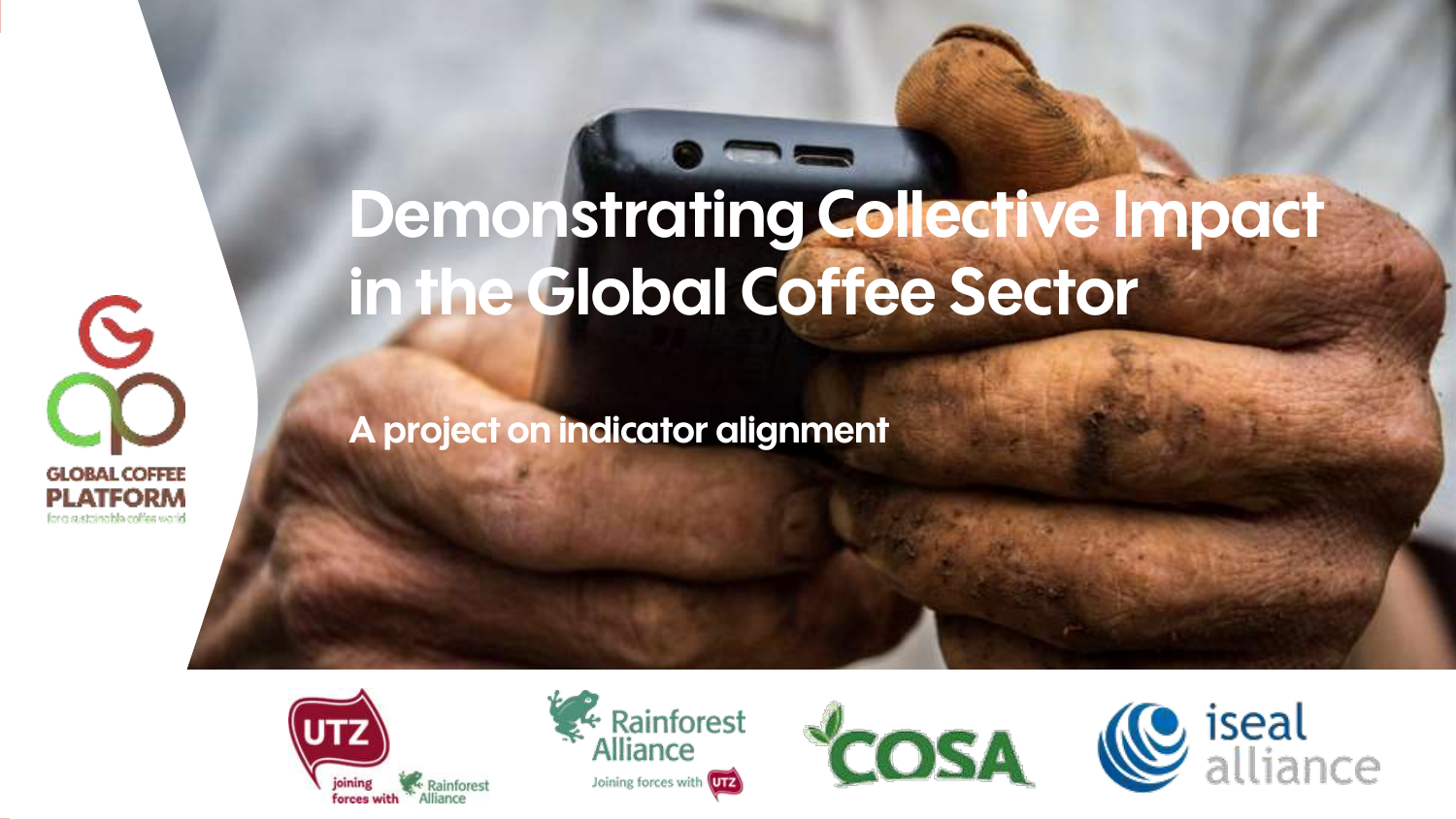





President Committee on Sustainability Assessment (COSA)

#### **Jack Lord**

Data and Policy Analyst Open Data Services (ODS)

#### **Lars Kahnert**

Program Manager Global Coffee Platform (GCP)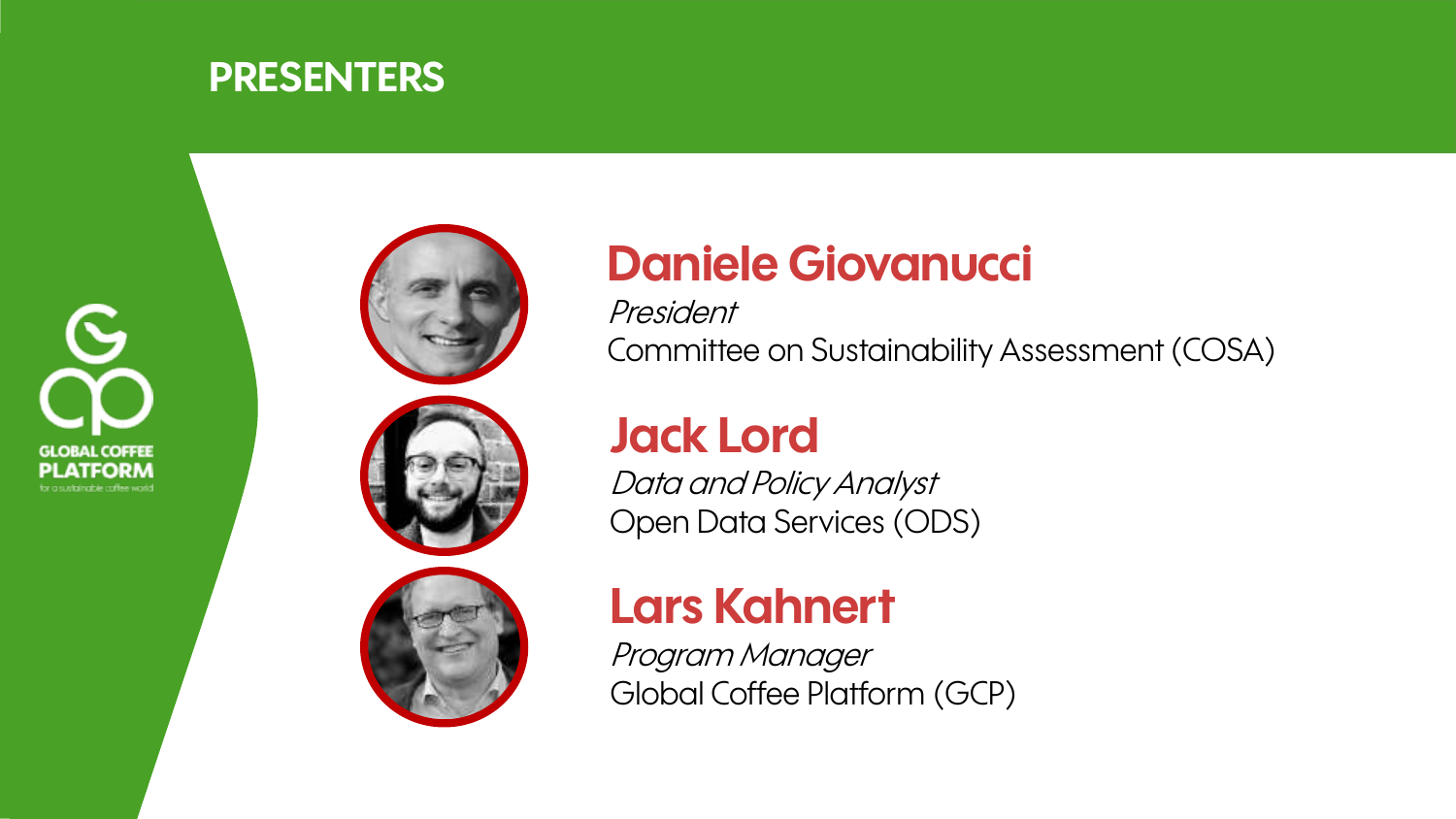**GLOBAL COFFEE** 

#### **Let's discuss today**

- **Introduction to the project, what do we aim at, why and how?**
- **How you can participate**
- **Questions and answers**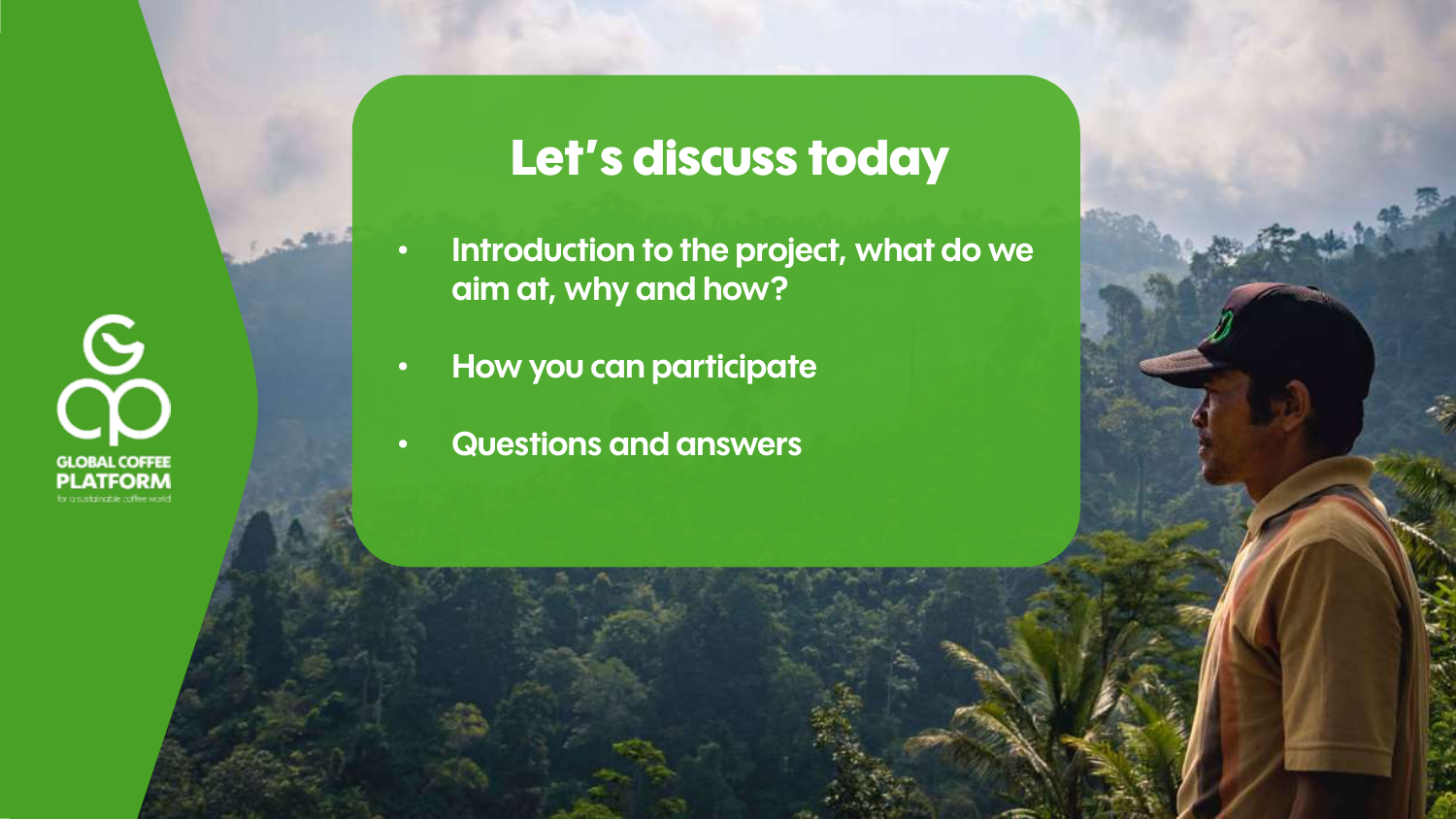**By using ZOOM** 

#### **1. Click on "Raise Hand" button**



If you want to **comment** or ask **questions** in the Q&A session

#### **2. Use the Q&A box**



To **place your questions** and get feedback from to the presenters

**3. We will silence your mic 4. Remember**



To avoid undesired **background noises**. But you can ask to speak in the Q&A session!

**This session** is being recorded for archive **DREC** purposes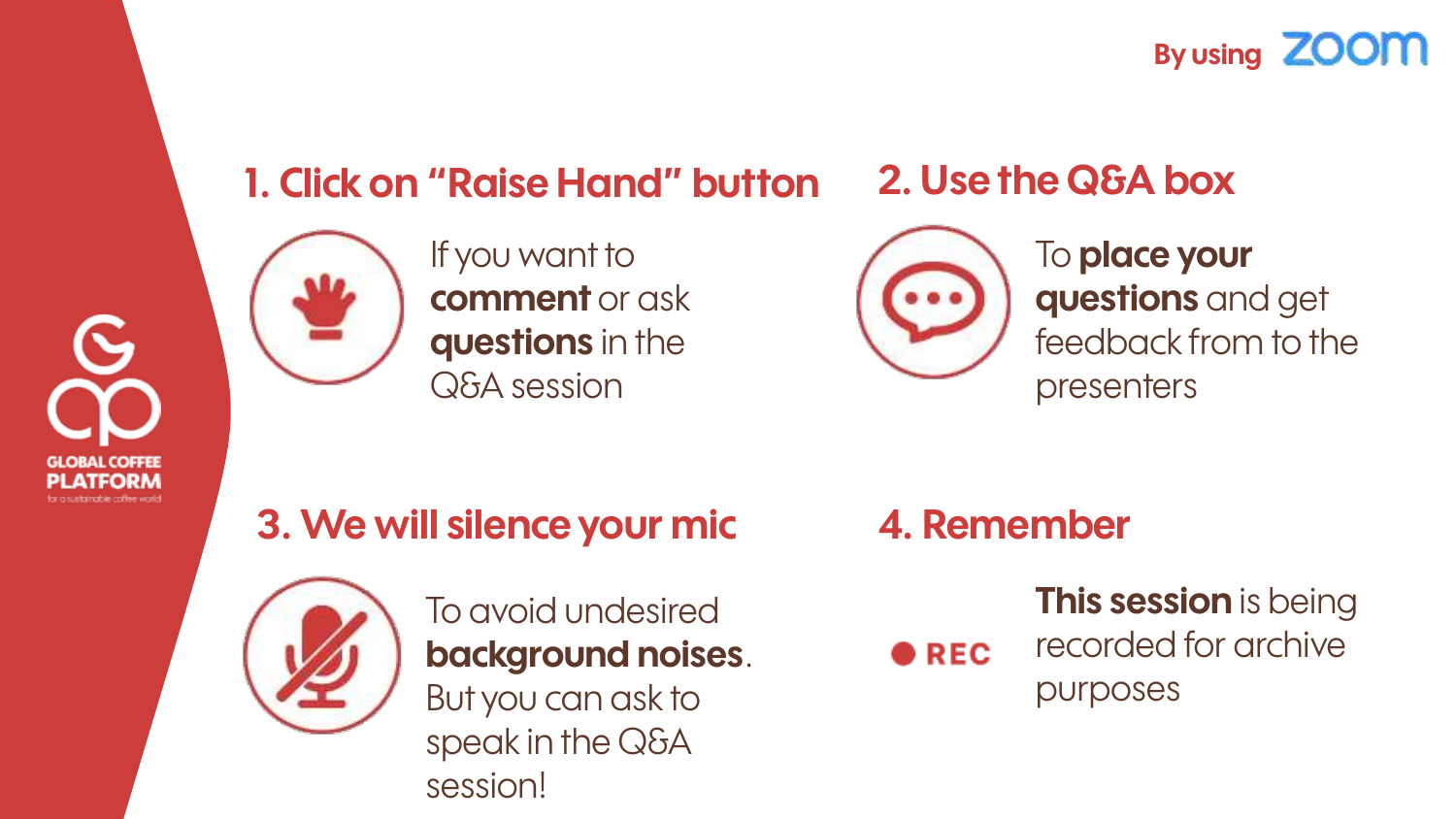

### **OVERVIEW**

- 1 year project
- Supported by the ISEAL Innovations Fund
- Implemented in partnership with the Rainforest Alliance (UTZ/RA), COSA, GCP and OpenDataServices
- Scope: Farm-level sustainability performance data

#### Open & Inclusive Approach – Contribute, Participate & Co-Shape!







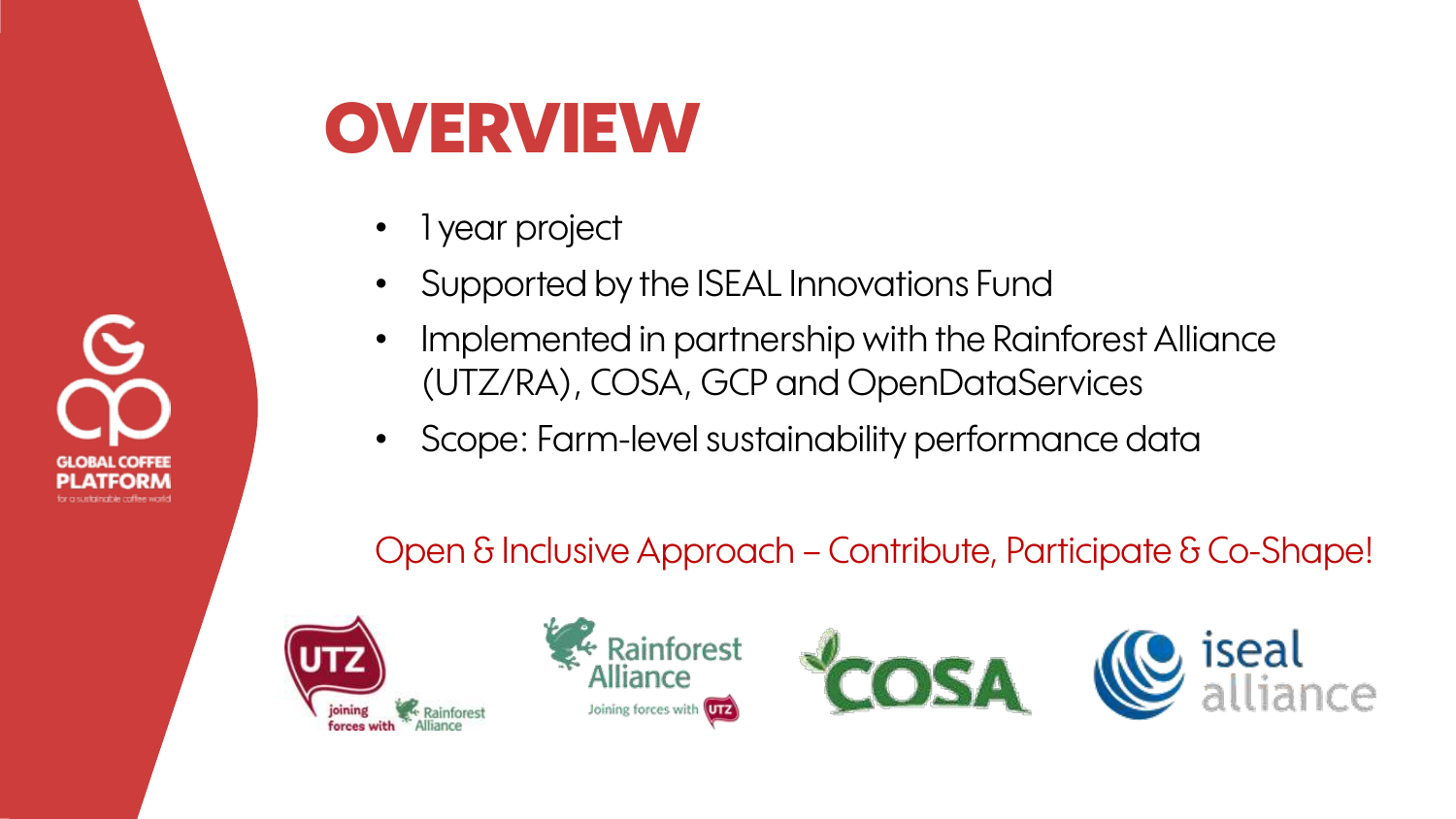

### **INSIGHTS**

- Demand for (impact) data increases, putting further burden on data producers
- Many different parties collect farm data, but these data "do not speak the same language" and are often not comparable or interoperable
- There are reservations and sensitivities with regards to sharing data
- There is no unique identifier for a farm



how you're planning to use that data."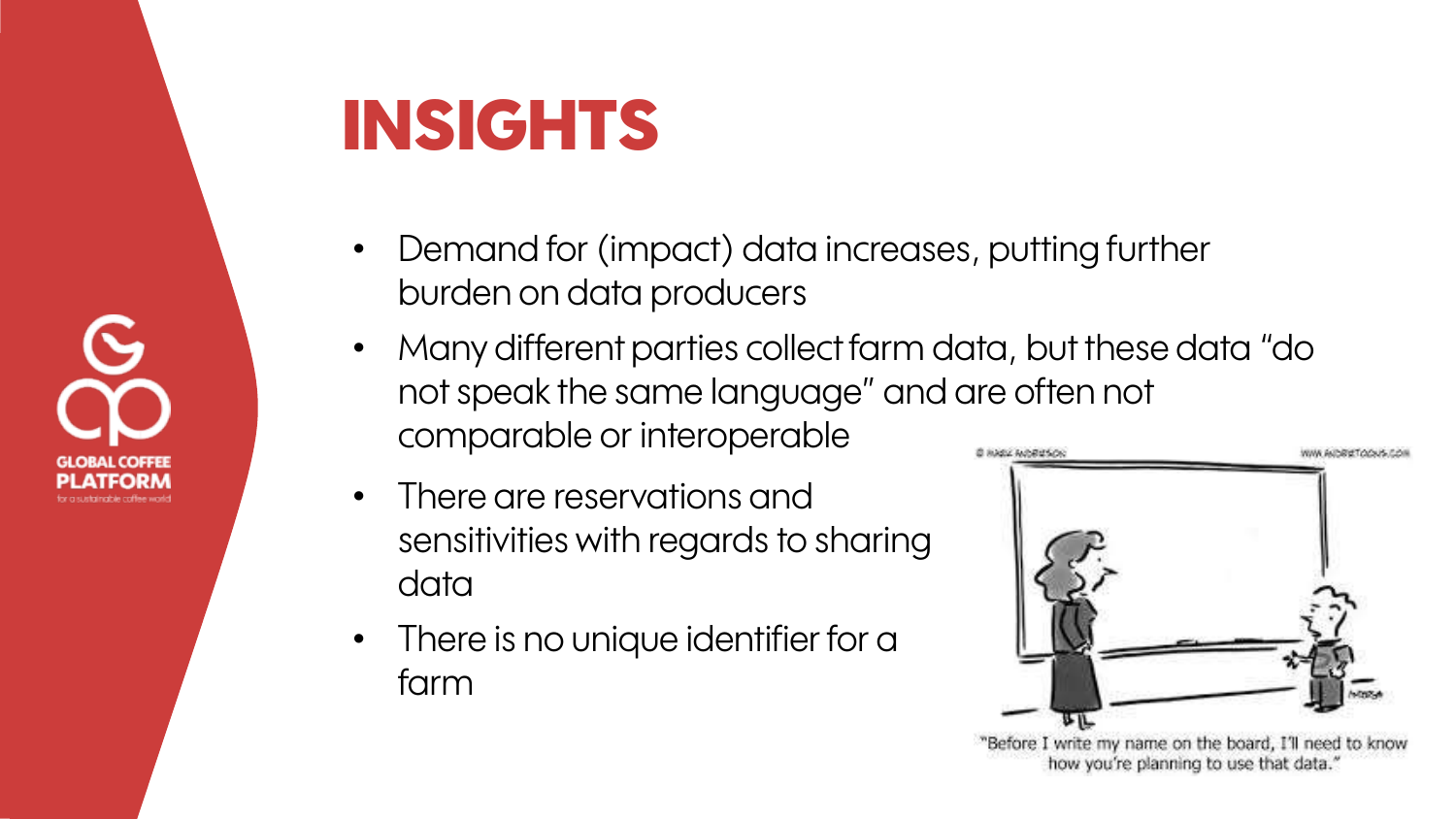# **FACILITATING DIVERSITY**

9g **GLOBAL CORTER**<br>PLATFORM



#### **Potential**

- 1. Alignment
- 2. Interoperability
- 3. Comparable Reporting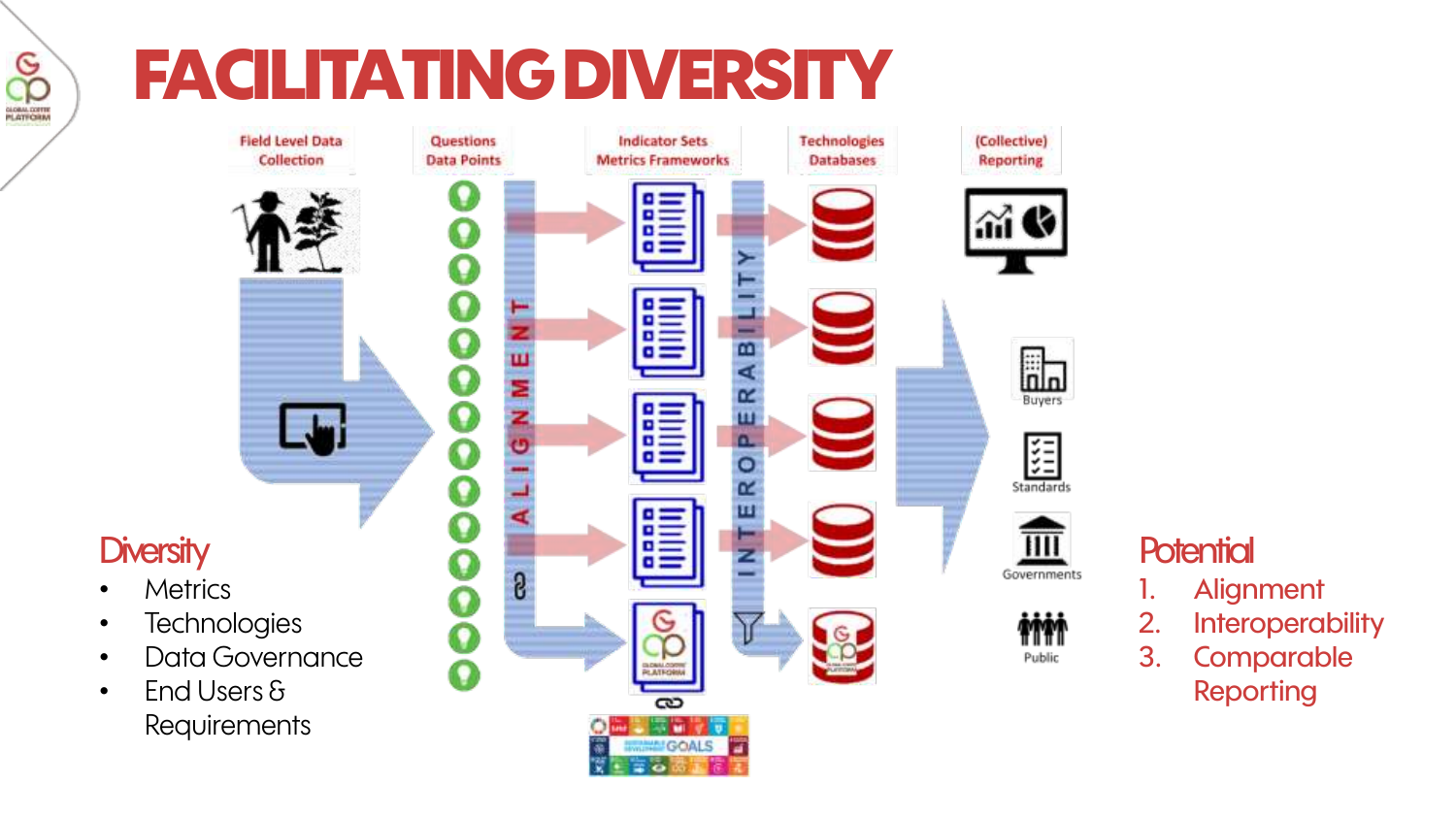

# **UNDERLYING PRINCIPLES**

#### **Acknowledging that**

Different stakeholders

- use their own **metrics**
- use their own **technologies** and databases
- govern their own data and decide which data to share at which level of aggregation,

#### **we aim atfacilitation and alignment by**

- developing an agreed structure of prioritized indicators & metrics / data points
- developing a technical data standard to enable & facilitate data exchange for these prioritized indicators

#### **while**

- following a **technology-agnostic** approach, acknowledging the co-existence of diverse technology solutions
- respecting individual stakeholders' sovereignty over their data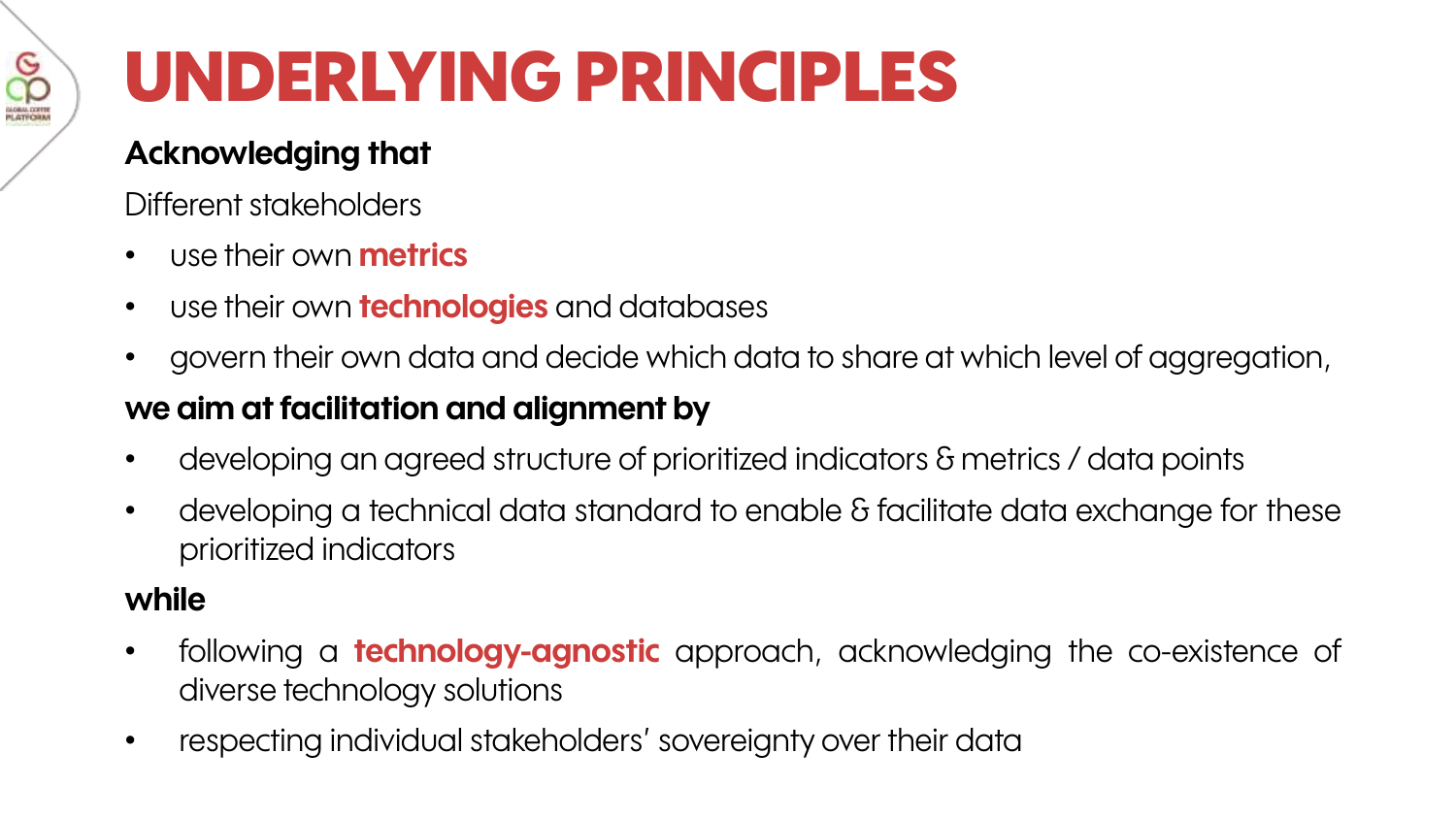

### **Objective: develop a technical standard for common metrics to facilitate data interoperability & exchange**  for collective impact reporting, based on **a structured repository of most commonly used indicators,** related to the ISEAL Common Core Indicators and the SDG indicators.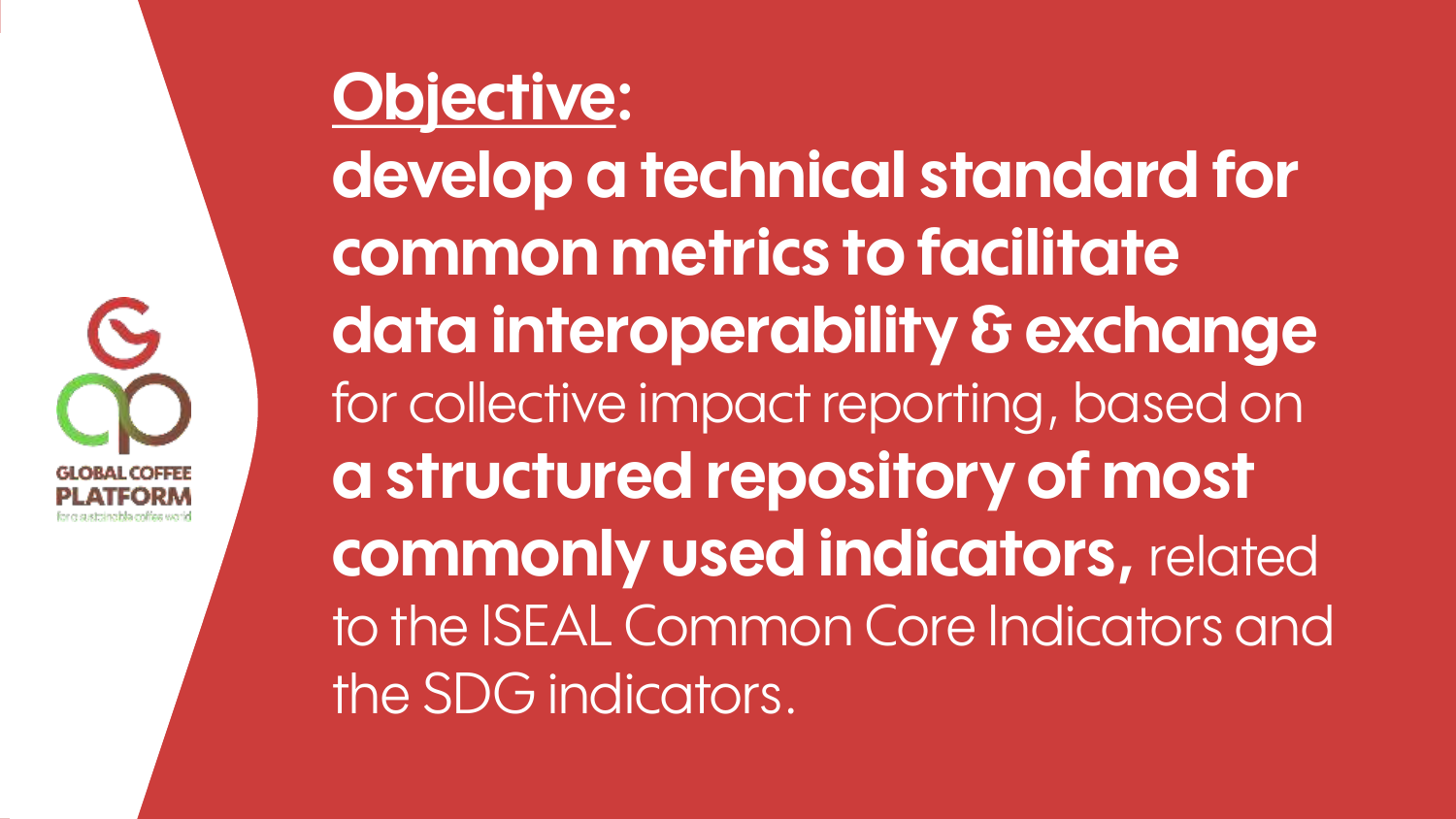#### **FROM A TRADITIONAL DATA FLOW…..**

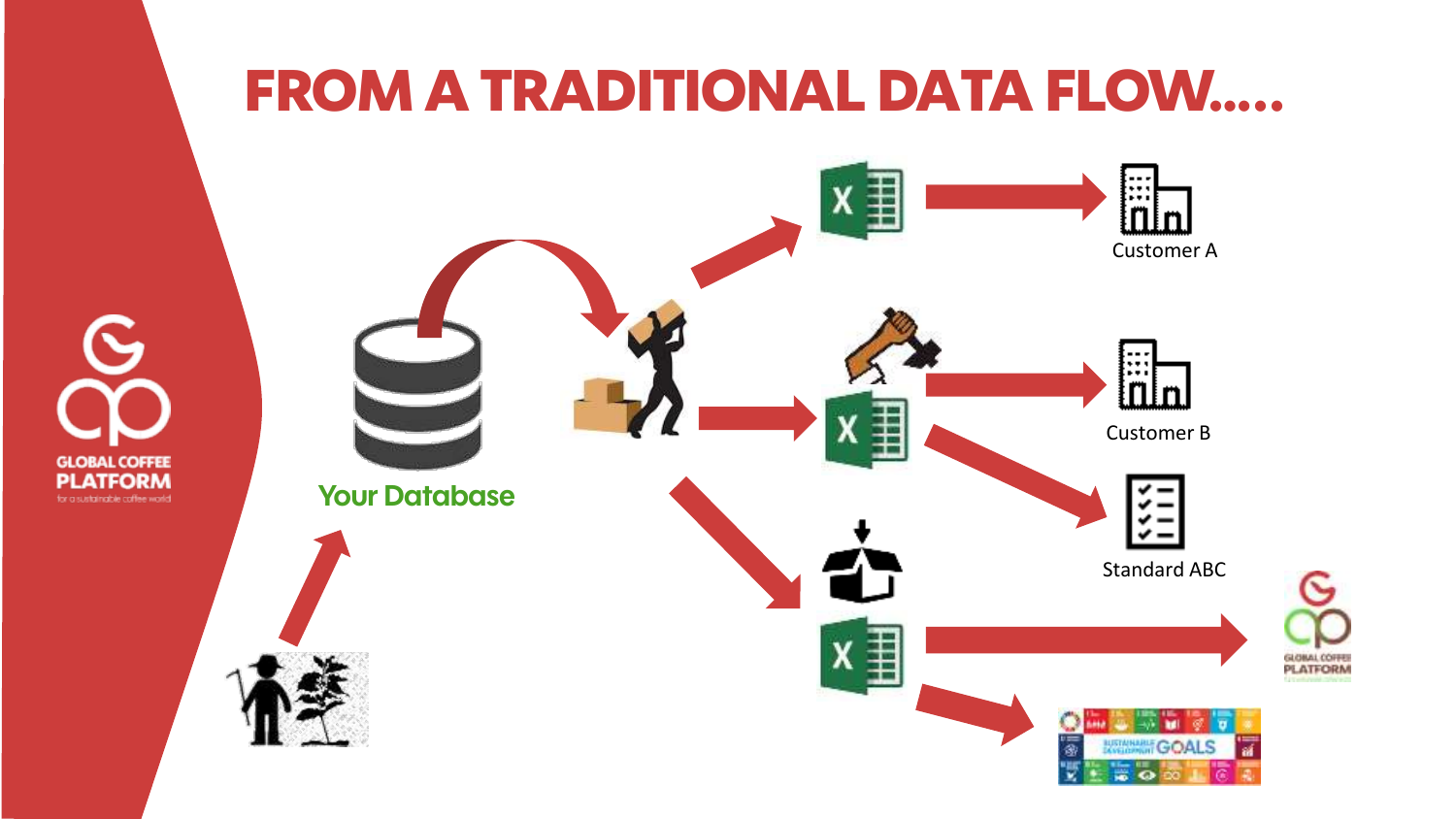#### **...…TOWARDS A DATA STANDARD**



https://xkcd.com/1406/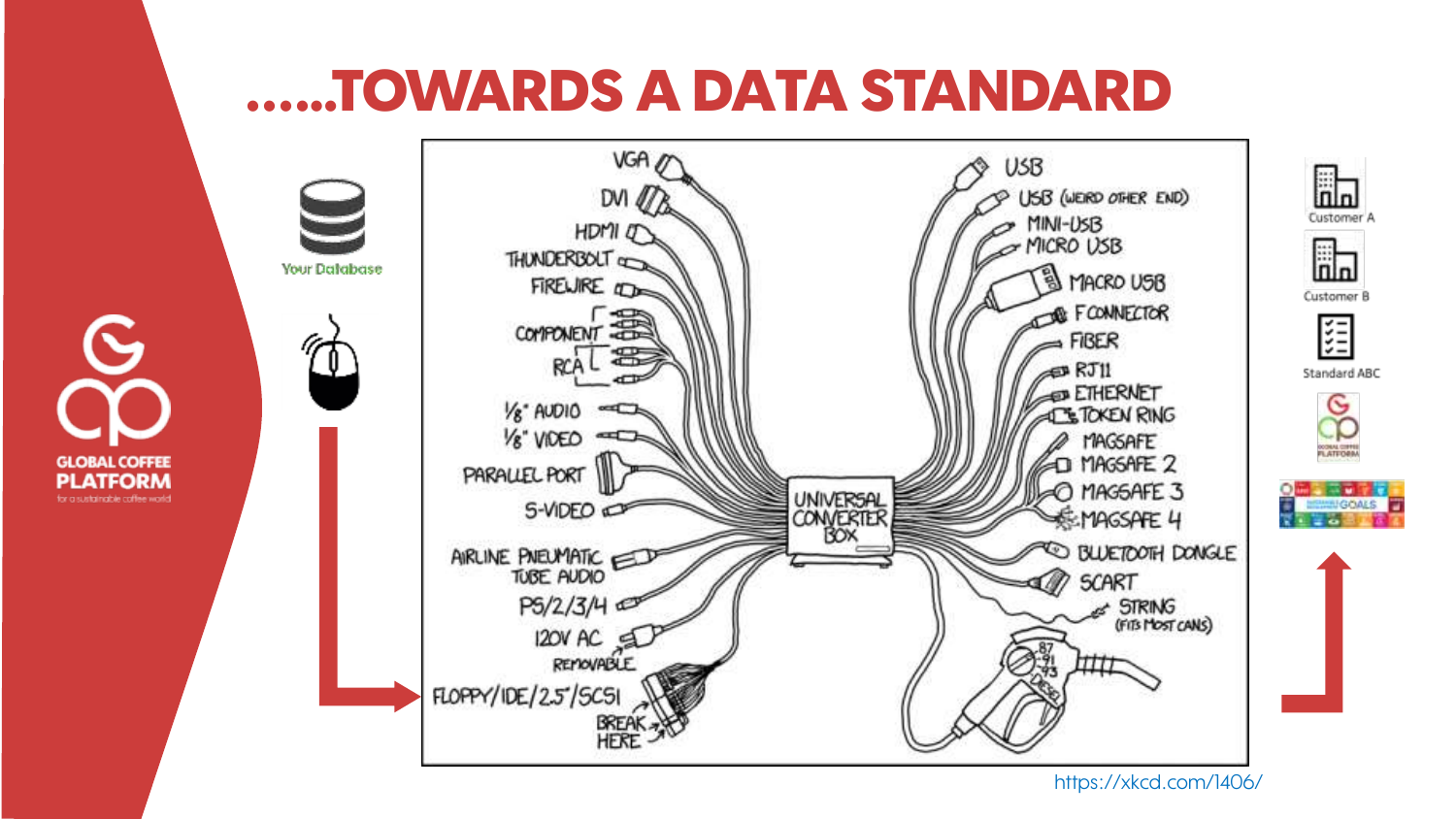### **SOME THINGS ARE TRIVIAL, OTHERS NOT**

**GLOBAL COFFEE** ATFORM

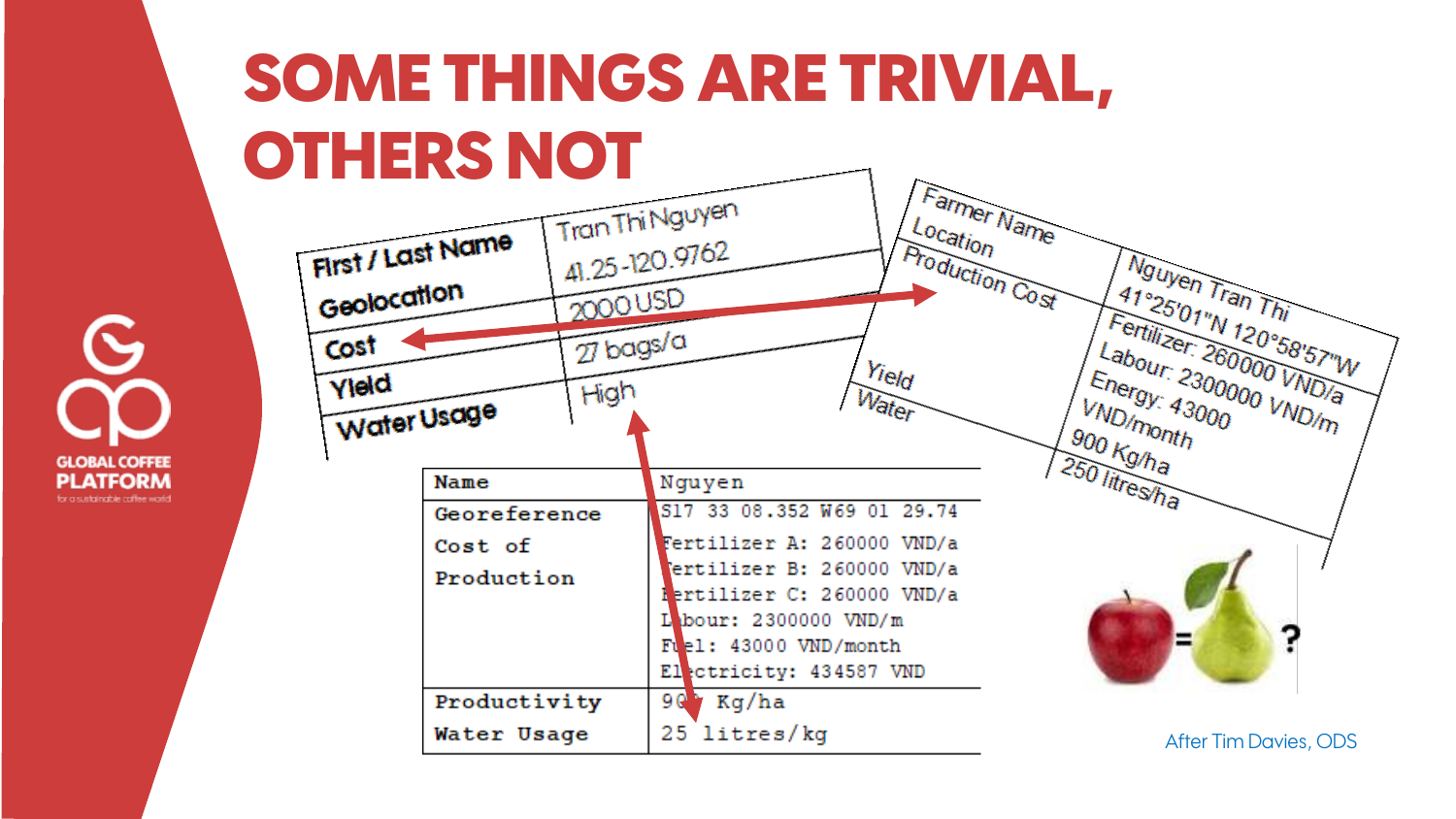### **…HENCE, WE NEED TO FOCUS:**



- Limited number of farm-level impact metrics based on commonly agreed priorities
- + Basic Farm Characteristics
- + Unique Farmer IDs

Allow for later expansion



<sup>&</sup>quot;What about Instagram?"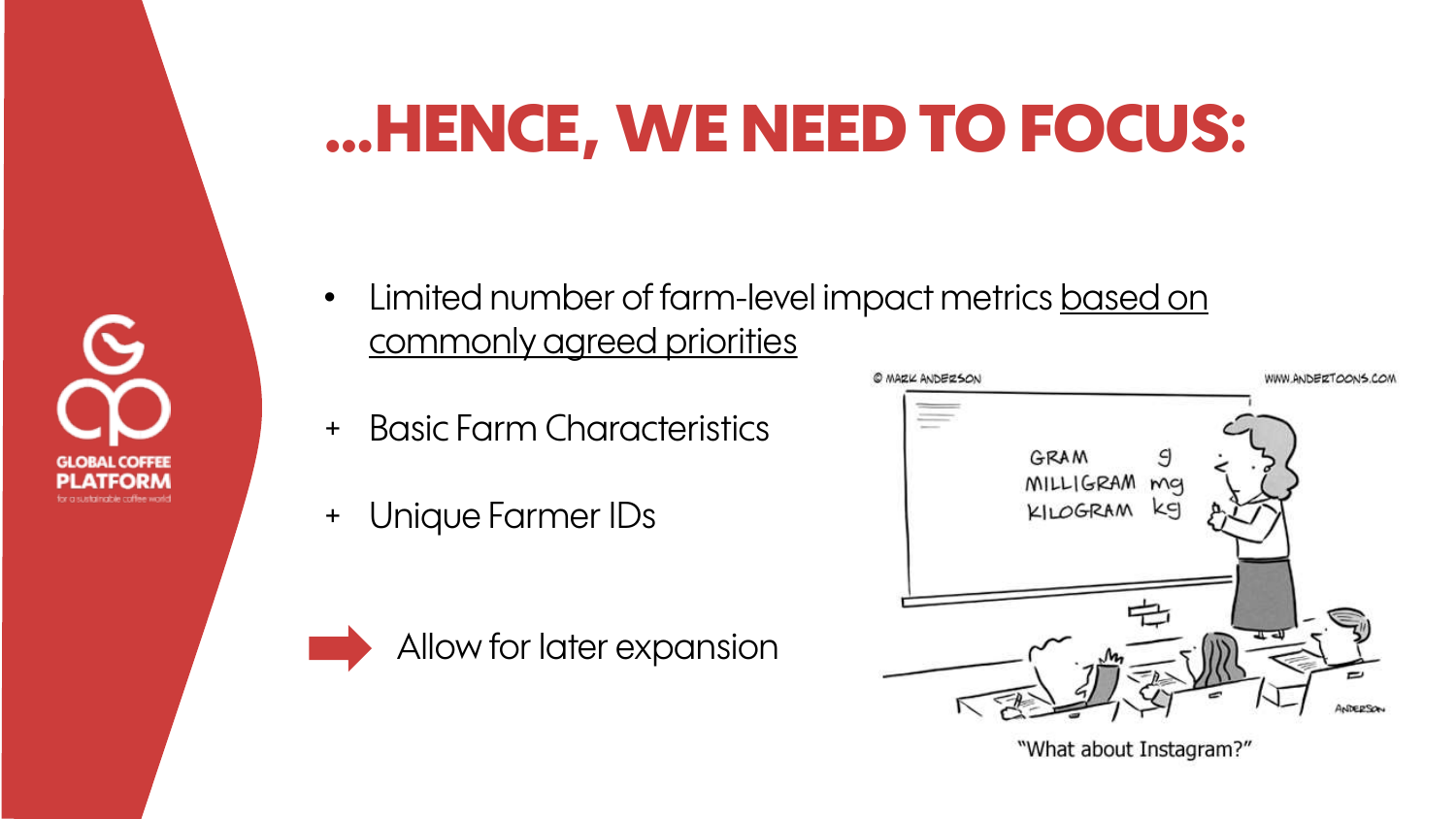# **WHAT NEEDS TO BE DONE ?**

#### **1. Semantic comparison of metrics**

Based on common indicators & metrics

- $\rightarrow$  One-on-one discussions conducted by COSA
- $\rightarrow$  Stakeholder discussion on final result



#### **2. Schema / standard development** by OpenDataServices

- $\rightarrow$  Iterations with stakeholders
- $\rightarrow$  Validation with a limited number of datasets
- $\rightarrow$  Stakeholder consultation on final result

#### **3. Facilitate standard maintenance and usage**

Governance model, documentation platform, user guidance & adoption support, maintenance tools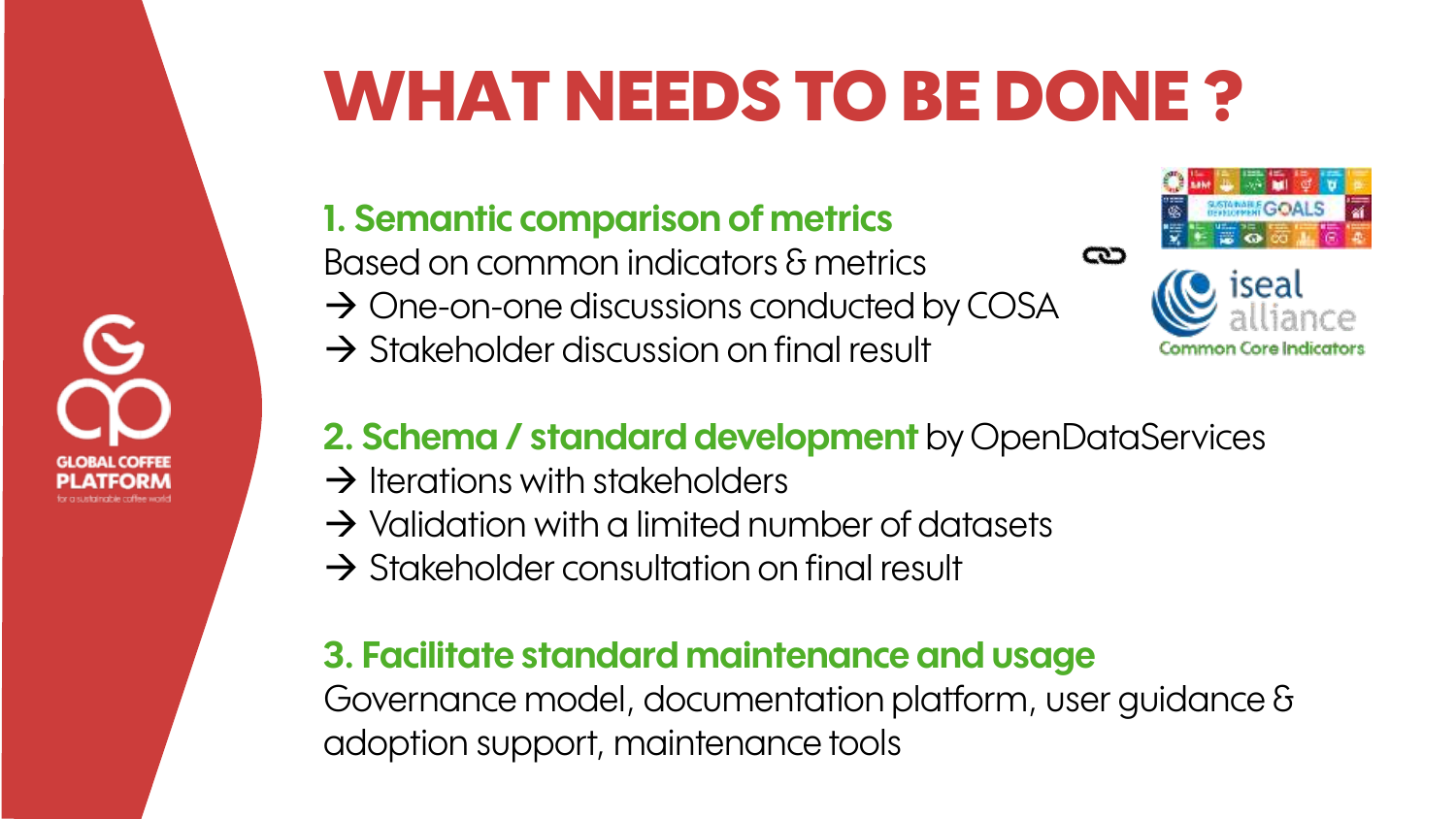

## **COSA ACTIVITIES**

- 1. Develop a set of 10-15 performance monitoring indicators based on common indicators of SCC & GCP
- 2. Gather structured feedback on the defined set of common indicators from stakeholders
- 3. Distil brief guidelines that cover appropriate data collection standards for users
- 4. Elaborate guidelines with instructions to define an optimal data structure for technical representation of the indicators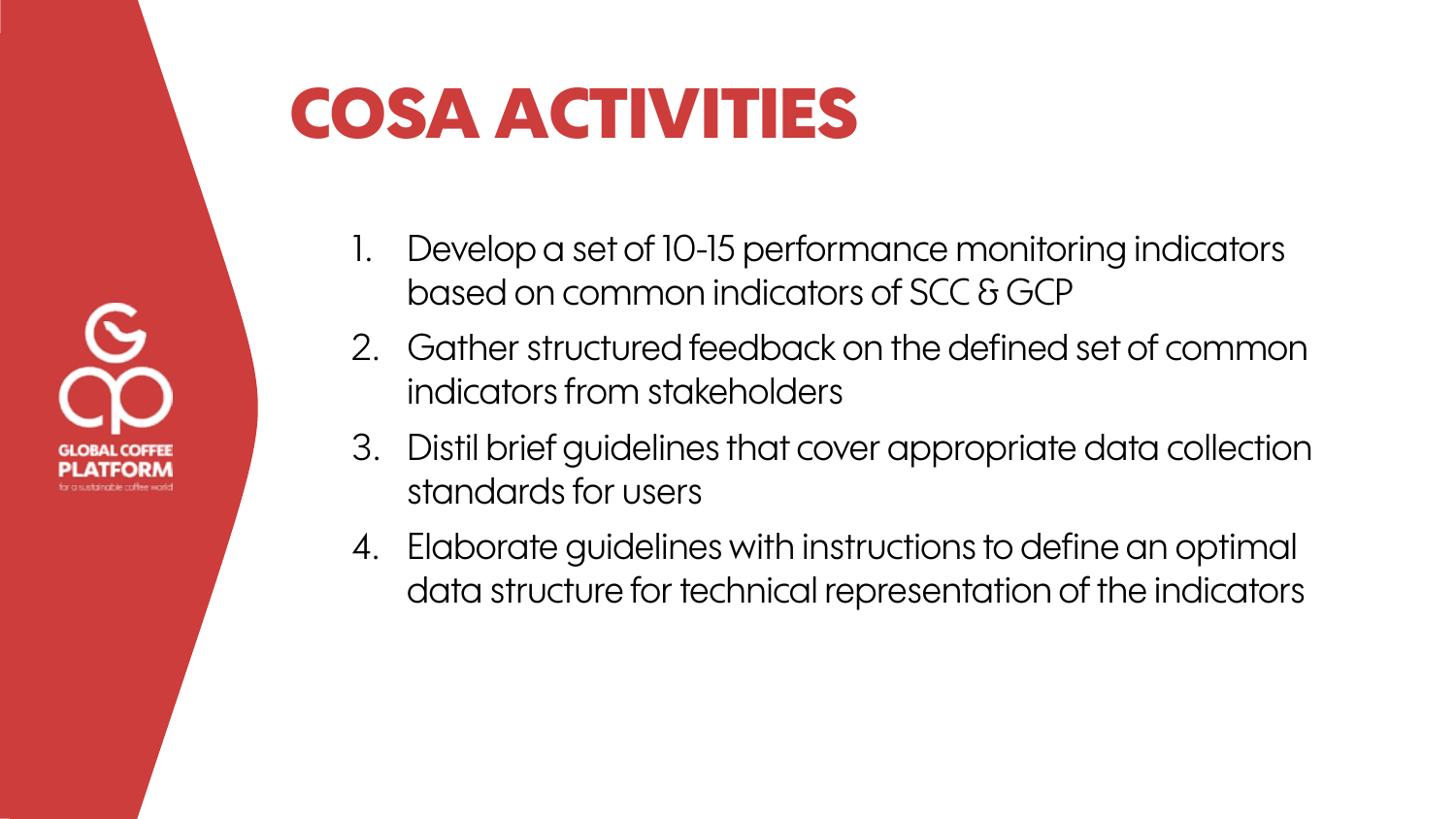

### **COSA TIMELINE**

| <b>BY WHEN</b>  | <b>MILESTONE</b>                                                                      |
|-----------------|---------------------------------------------------------------------------------------|
| <b>Jul 2018</b> | Stakeholder Webinar to present initial indicator list                                 |
| <b>Aug 2018</b> | Collect feedback from stakeholders                                                    |
| <b>Oct 2018</b> | Synthesize feedback and deliver distilled Performance<br><b>Monitoring indicators</b> |
| <b>Dec 2018</b> | Deliver guidance documentation and technical representation<br>of indicators          |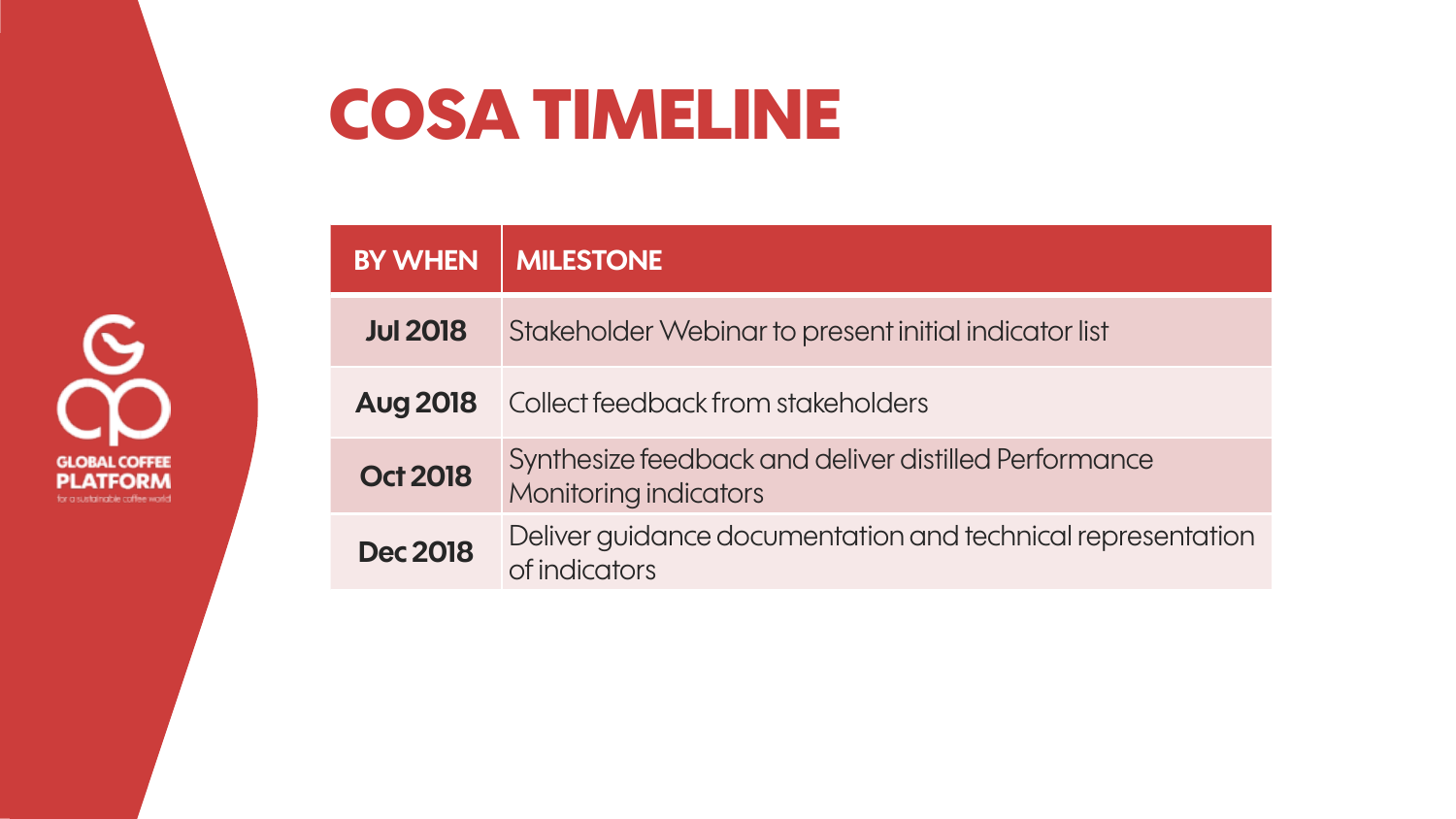# **DATA STANDARD DEVELOPMENT**

- The process of creating a standard involves breaking indicators down into **unambiguous**, **documented** and **machine-readable** components
- Standards facilitate **information exchange** and reduce the burden of **error-checking**
- Standards allow for **diversity** in both **information-collection** and **data storage**
- Standards also allow data publishers and users to **identify commonalities** and **prioritise targets** for future data collection

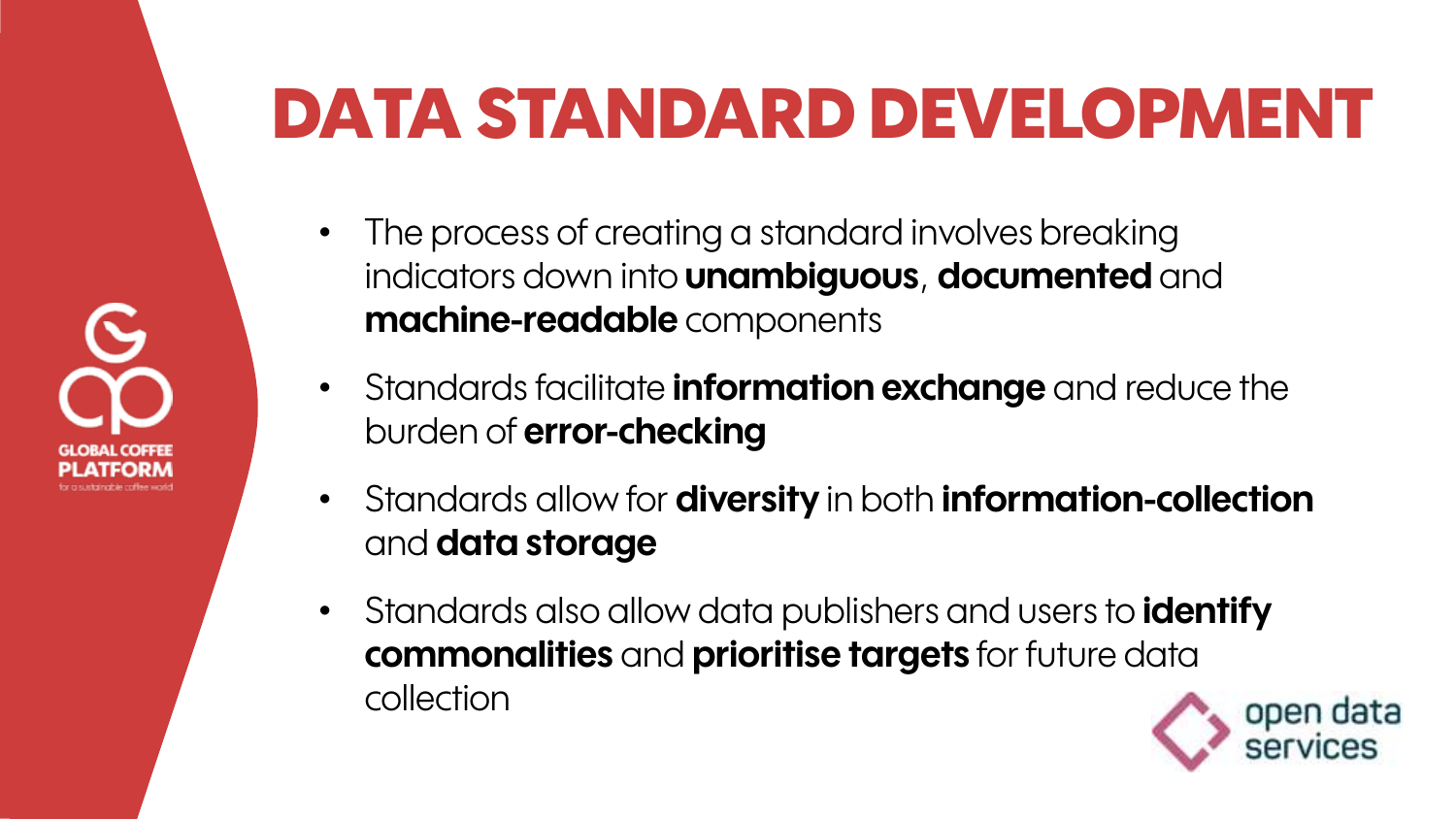

### **DATA STANDARD**

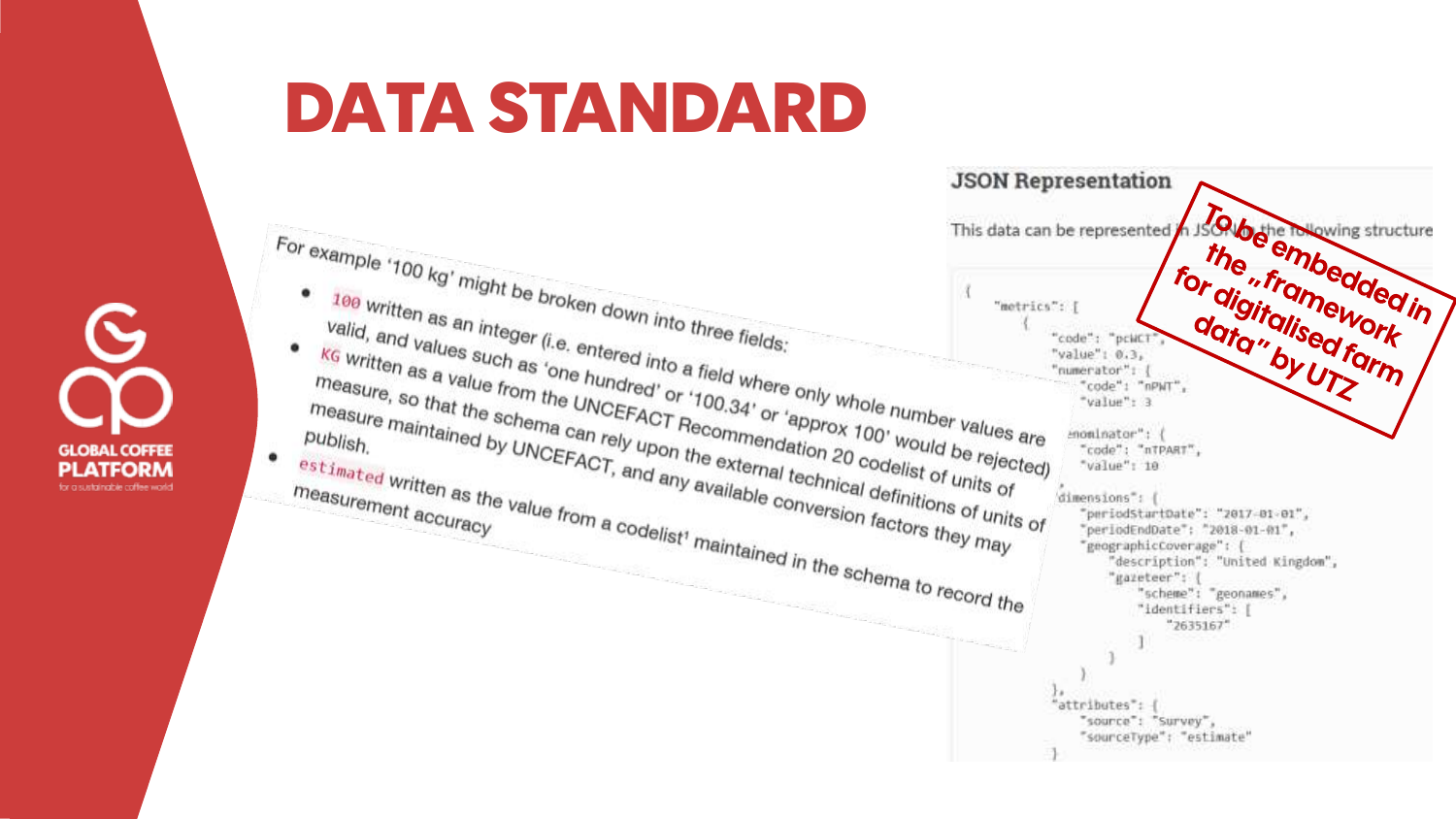### **DATA STANDARD USAGE OPTIONS**

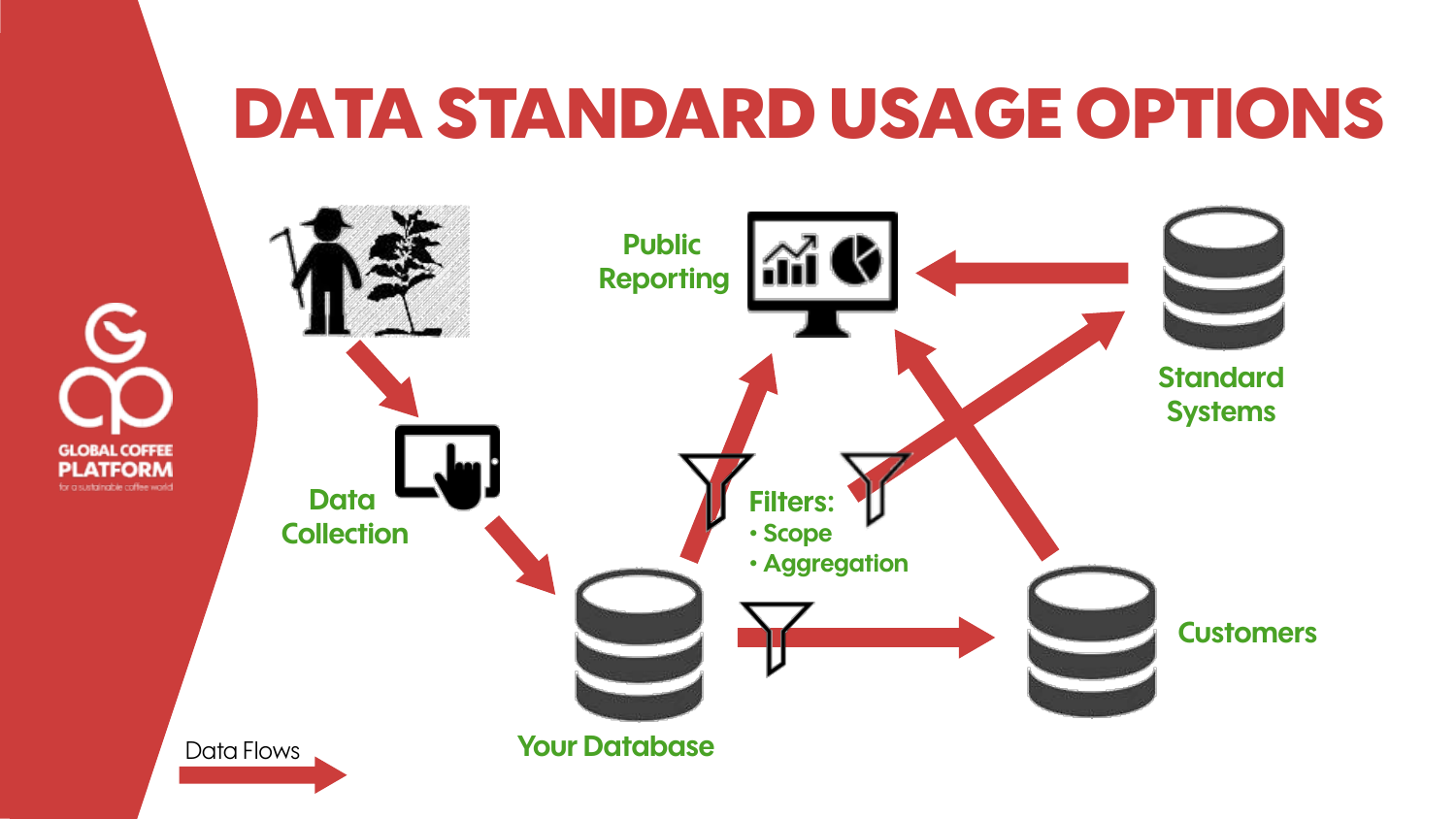# **FACILITATE STANDARD USAGE**

- Define governance model
- Documentation platform
- Develop pragmatic self-service tools & adoption guidance
- Showcase success stories & value of data sharing & collective reporting

Those are good numbers. Don't just throw them away.



freshspectrum.com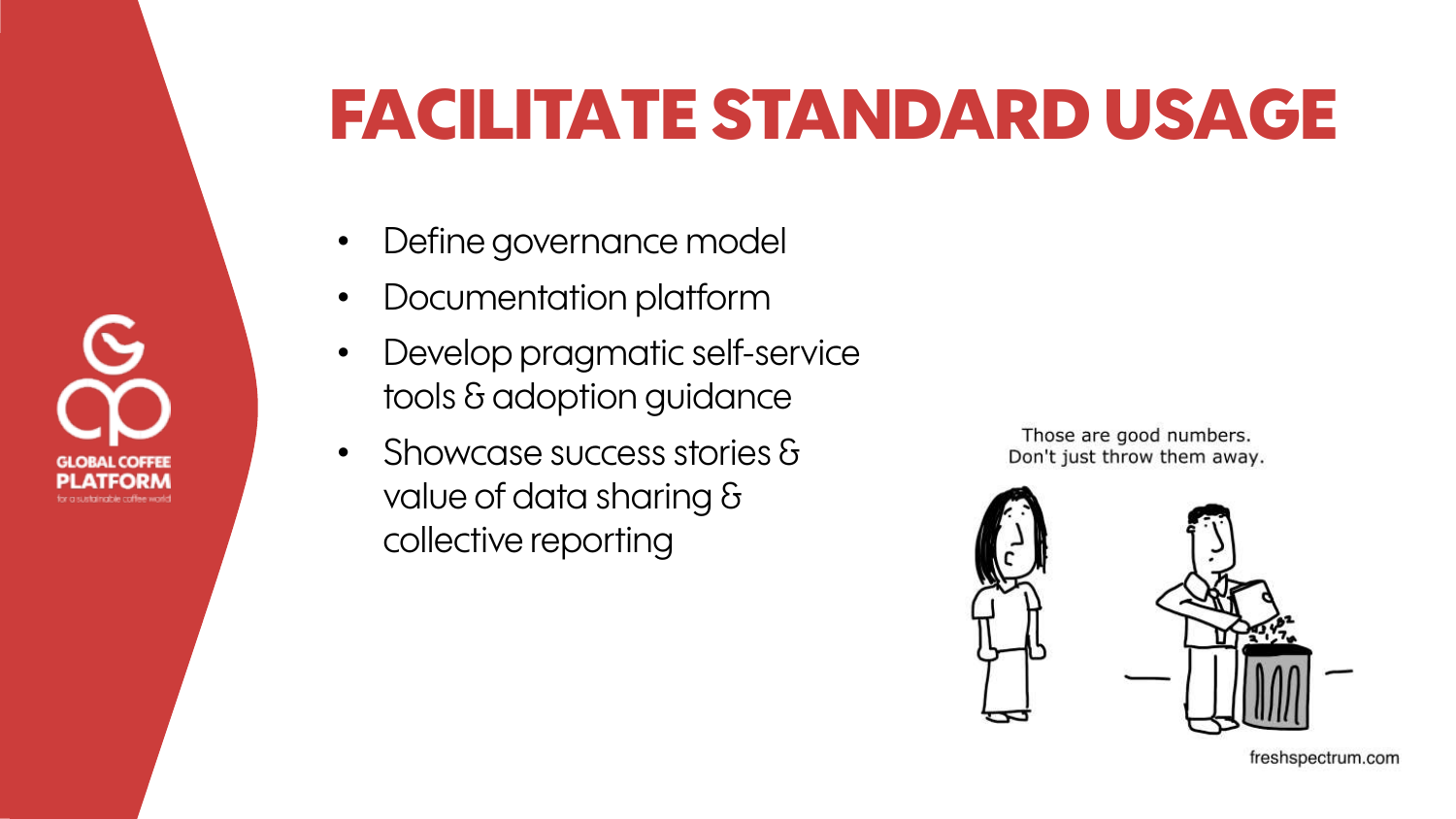## **WHAT IS IN FOR YOU**

- Streamline data production
- Considerably reduce data transaction cost
- Comparable reporting
- Facilitate access to finance for producers through the inclusion of indicators relevant for finance

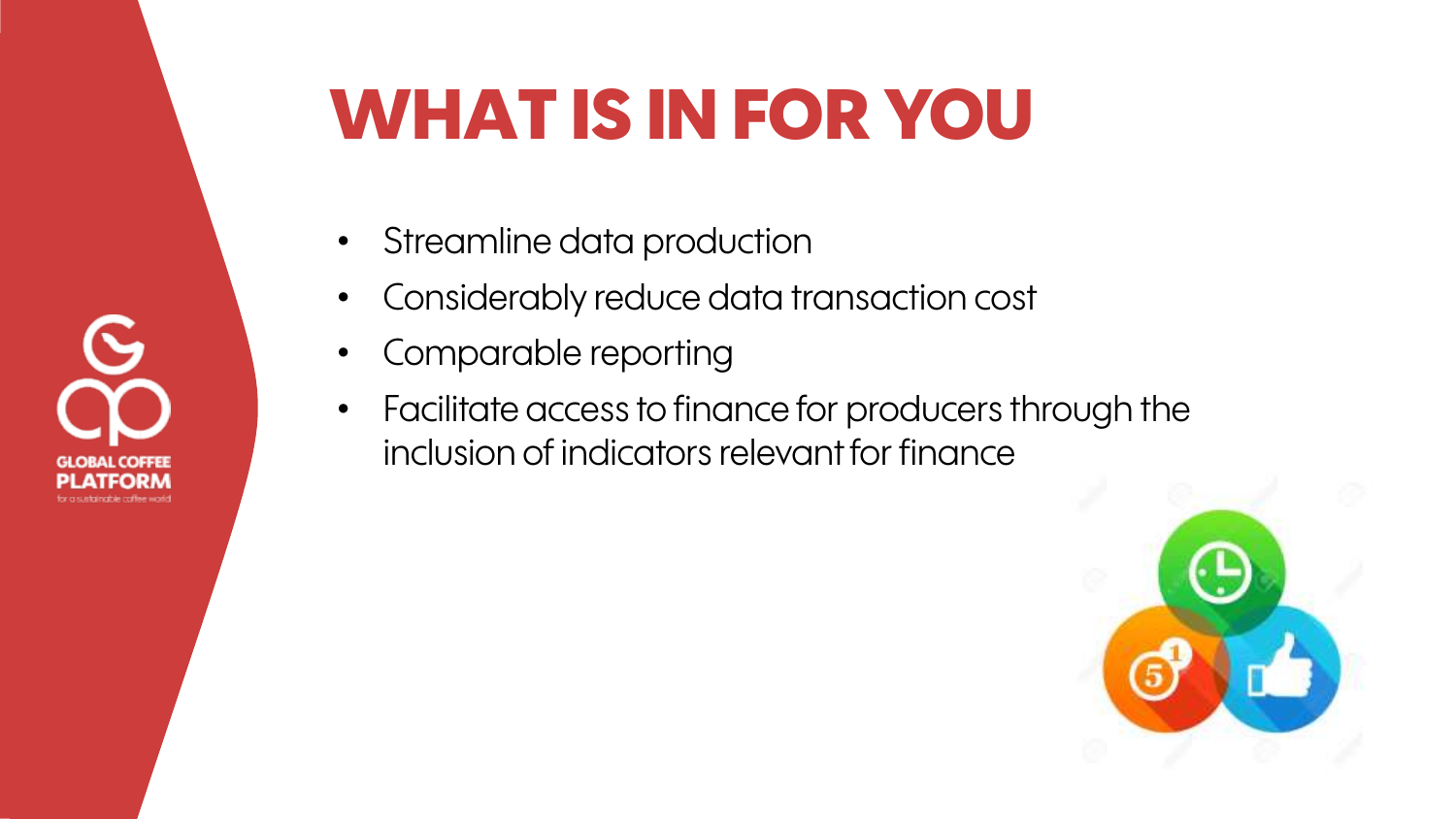

## **GET INVOLVED**

#### **Take an Interview**

How do the data you collect relate to the proposed list?

**Share** the indicators you collect (optional)

Coffee Producers

• Traders

- Roasters, Retailers
- Sustainability Standards
- Financial Institutions
- Implementers, NGOs
- Technology Providers
- Other

**Co-validate** the **datapoints co-shape** the governance

> **Co-validate** the data standard (tech people)

**Conduct a pilot**

**PIONEER THE DATA STANDARD ADOPTION!!**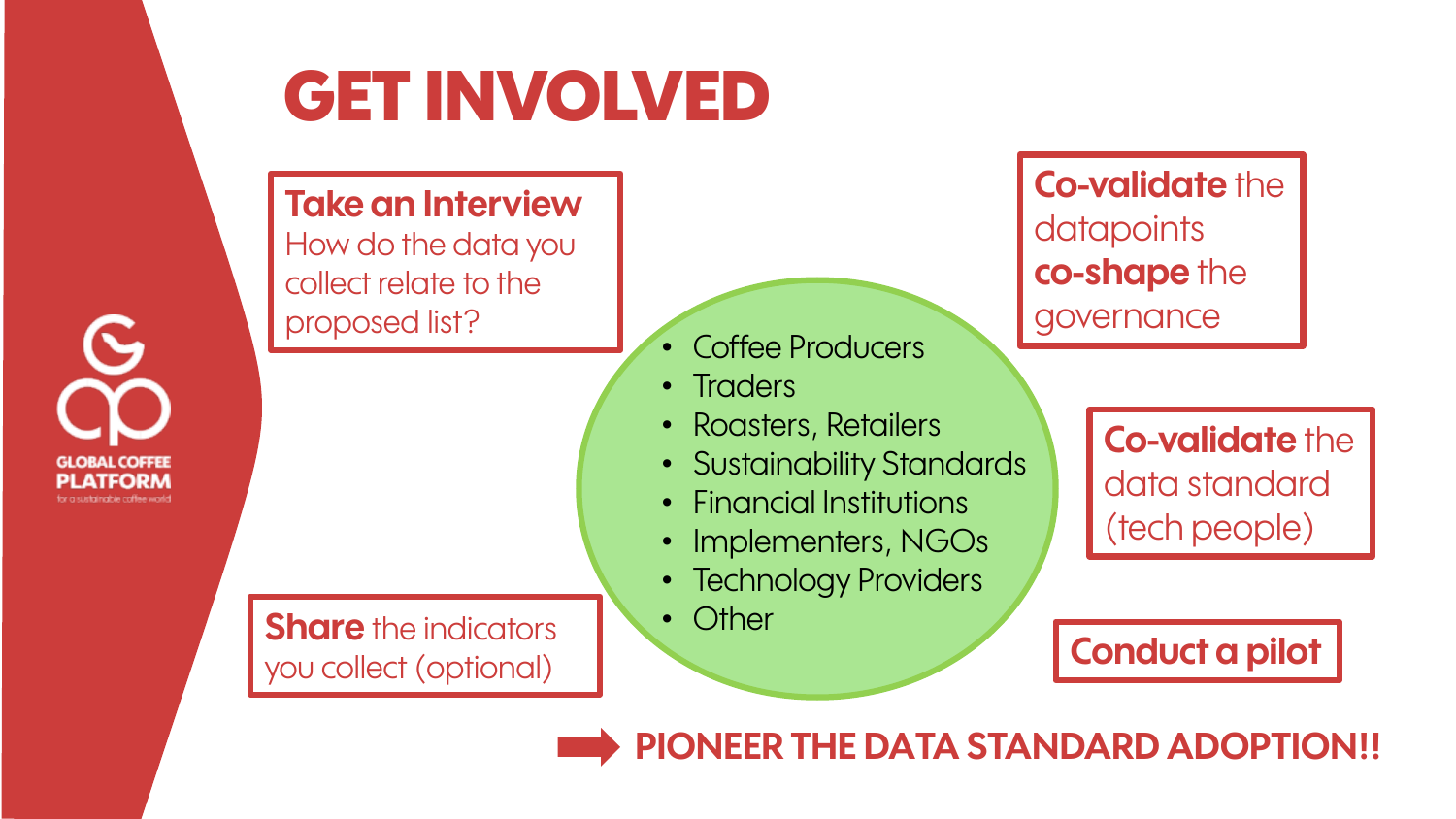

# **REGISTER AND INDICATE YOUR INTERESTS HERE:**

**<https://bit.ly/2N6w9mD>**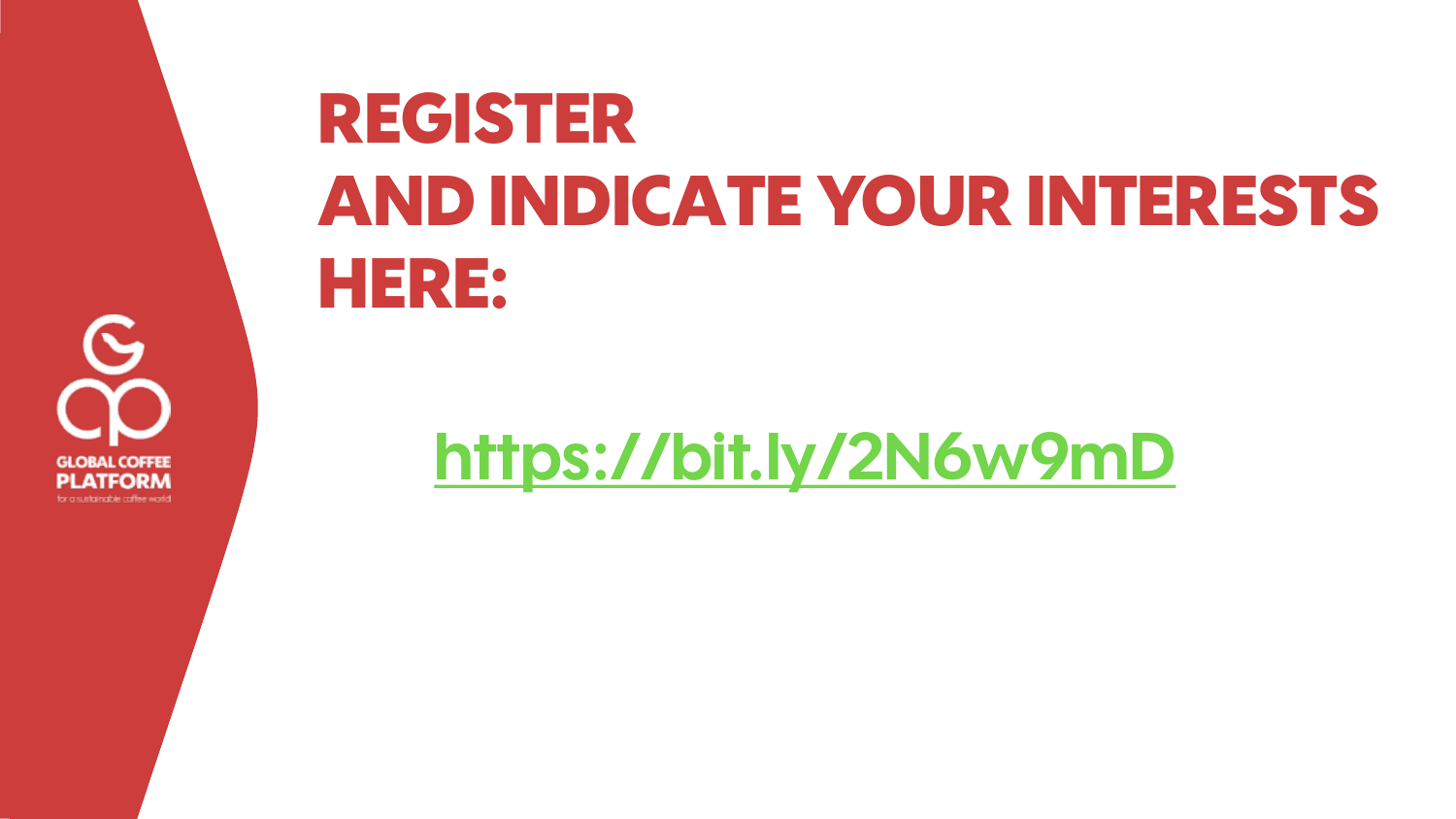### **HIGH-LEVEL TIMELINES**

**BY WHEN** MILESTONE **Today** Outreach webinar **Aug 2018** Provide feedback on indicators / datapoints **Oct 2018** Feedback loop on semantic comparison results **Dec 2018** Feedback loop on technical data standard **Jan 2019** Standard governance and adoption support **Feb 2019** Standard usage pilot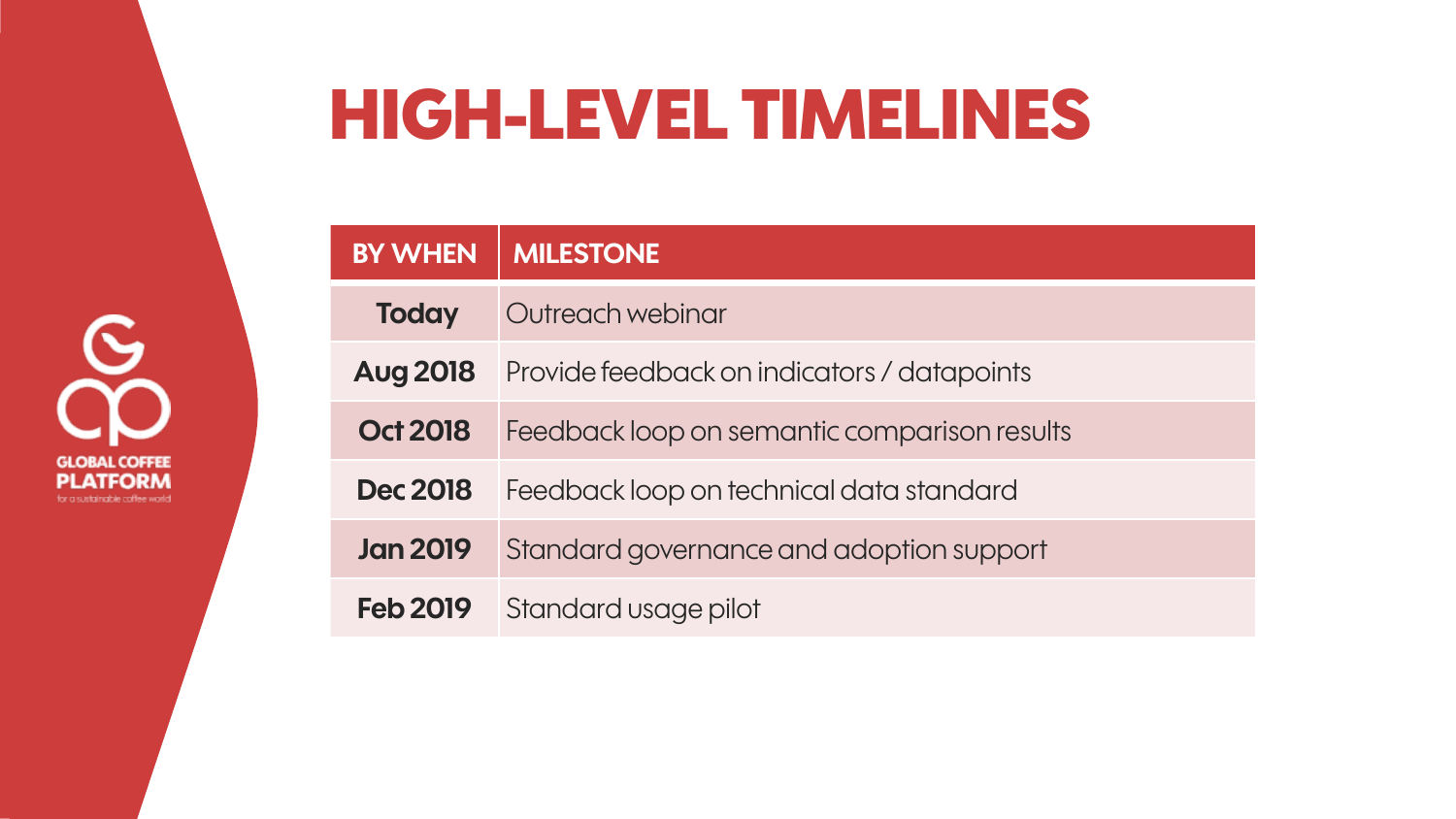

## **QUESTIONS? RECOMMENDATIONS?**